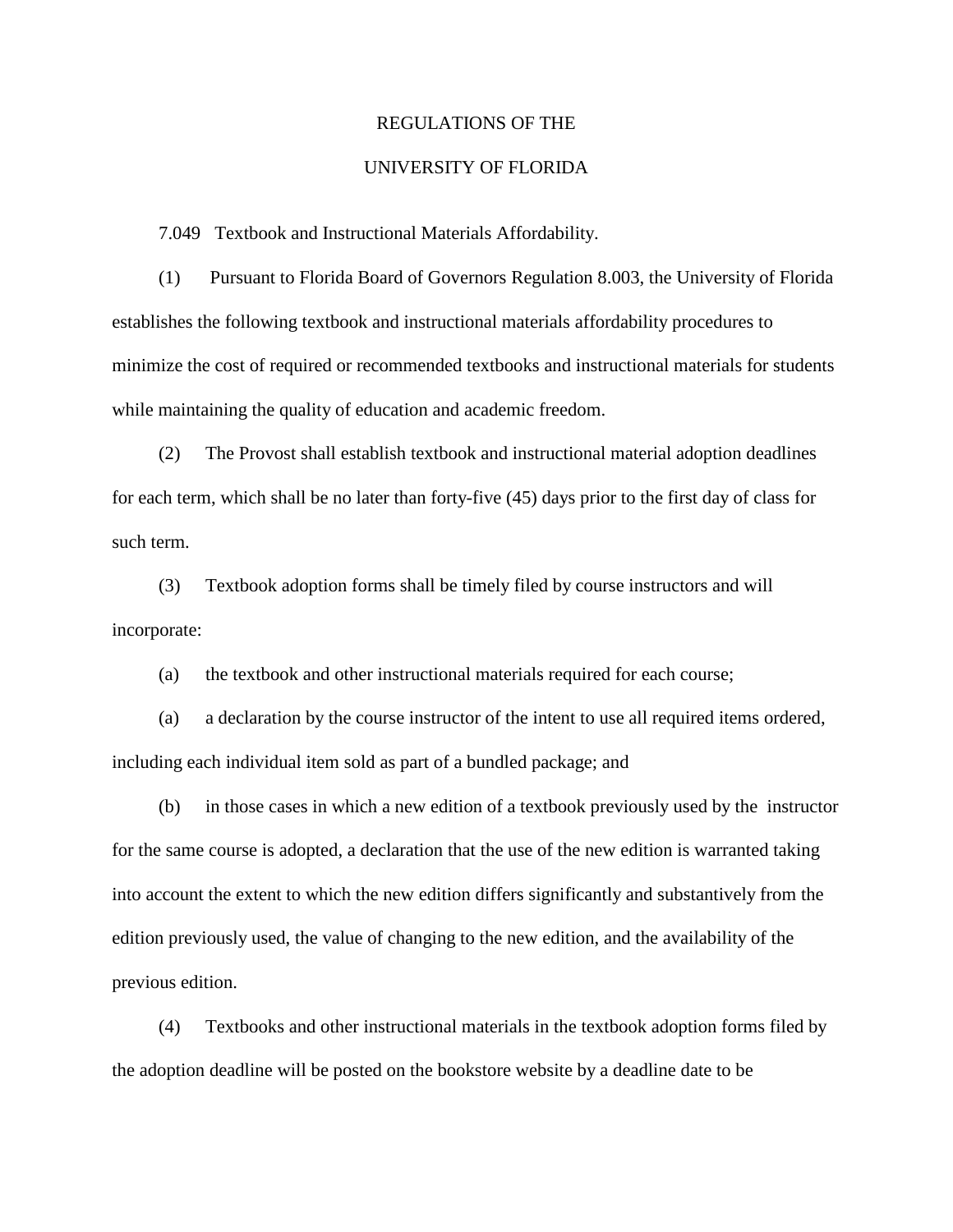determined each semester by the Provost. The deadline date shall be set no later than forty-five (45) days prior to the first day of class for each term.

(5) The posted list of textbooks and other materials shall include the following information for each required textbook and, as applicable, for other instructional materials:

(a) the International Standard Book Number (ISBN); or

(b) other identifying information which shall include, at a minimum: title; all authors listed; publisher; edition number; copyright date; published date; and other relevant information necessary to identify the specific textbook and instructional materials required and recommended for each course.

(6) A request for an exception to a textbook adoption deadline shall be submitted in writing to the Office of Academic Affairs prior to the adoption deadline and shall provide a reasonable justification for the exception. No request need be submitted for courses and sections added to the course listing after the textbook adoption deadline.

(7) Determination of student ability to pay for textbooks and other instructional materials will be made through standard student financial aid eligibility assessments.

(8) Students with confirmed financial aid eligibility may choose to enter into a deferred payment program to buy textbooks and other instructional materials up to the approved purchase limit at the designated campus bookstore or may apply for a short term advance for textbook purchases.

(9) Any right to take action, if warranted, in response to any course instructor's failure to meet the requirements of this regulation, shall be the University's and not that of any student.

2